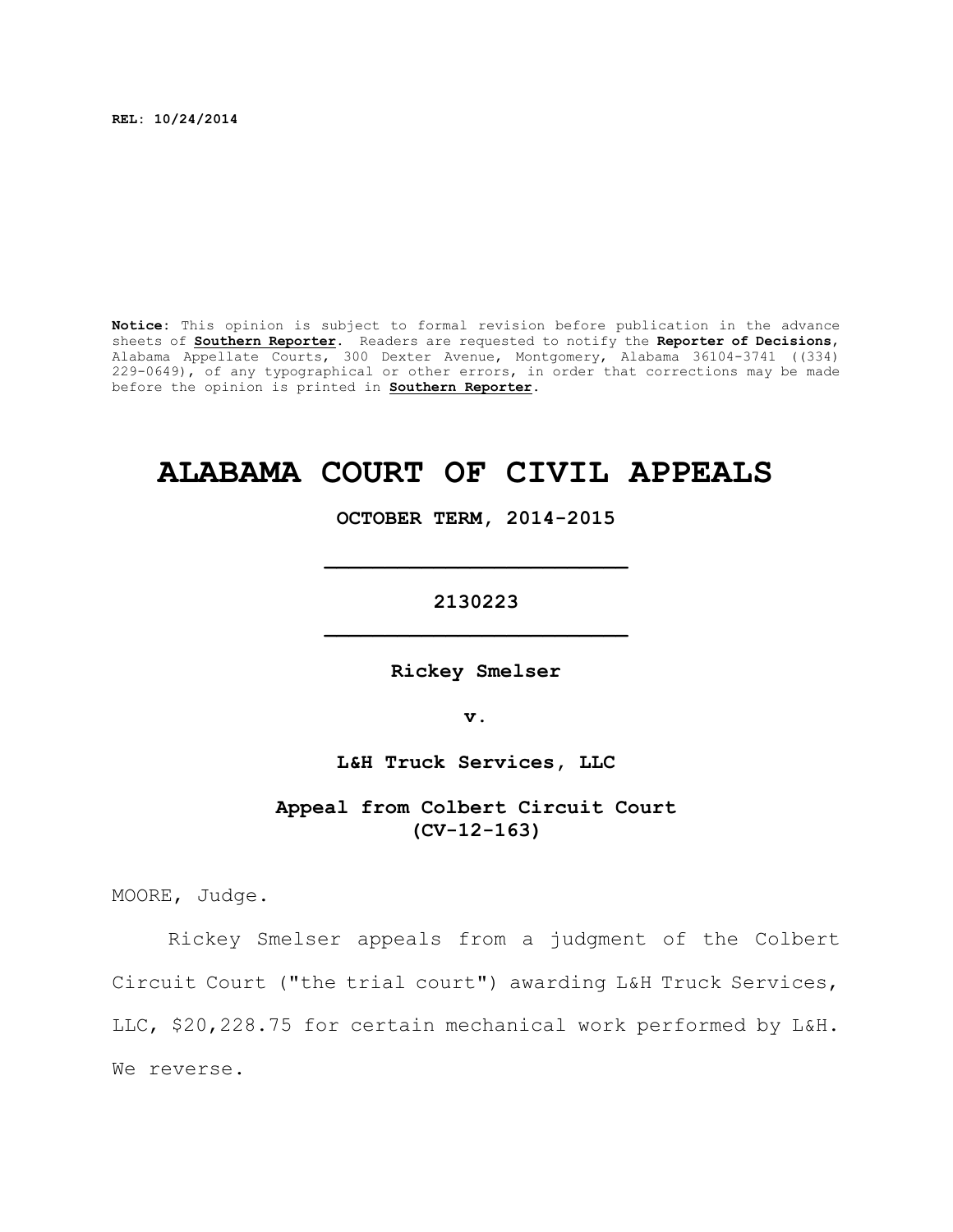#### Background

L&H is a limited-liability company that is solely owned and managed by Charlie Hummel and that is in the business of repairing "eighteen wheelers." Between January 2011 and April 2012, L&H performed mechanical and repair work on different vehicles and sent invoices for that work totaling \$22,100.27 to Smelser. Those invoices were not paid. L&H filed a complaint against Smelser "individually and d/b/a R&D Trucking, LLC," on September 13, 2012, and it later amended that complaint to add David Ashmore as a defendant. The complaint, as amended, alleged that Smelser and Ashmore owed L&H \$22,100.27 on an open account, for work and labor done, for account stated, and to prevent unjust enrichment. After a trial, the trial court entered a judgment against Smelser, R&D Trucking, LLC, and Ashmore, jointly and severally, for \$20,228.75. Smelser filed a postjudgment motion to alter, amend, or vacate the judgment or, in the alternative, for a new trial, which the trial court denied on November 5, 2013. Smelser appeals.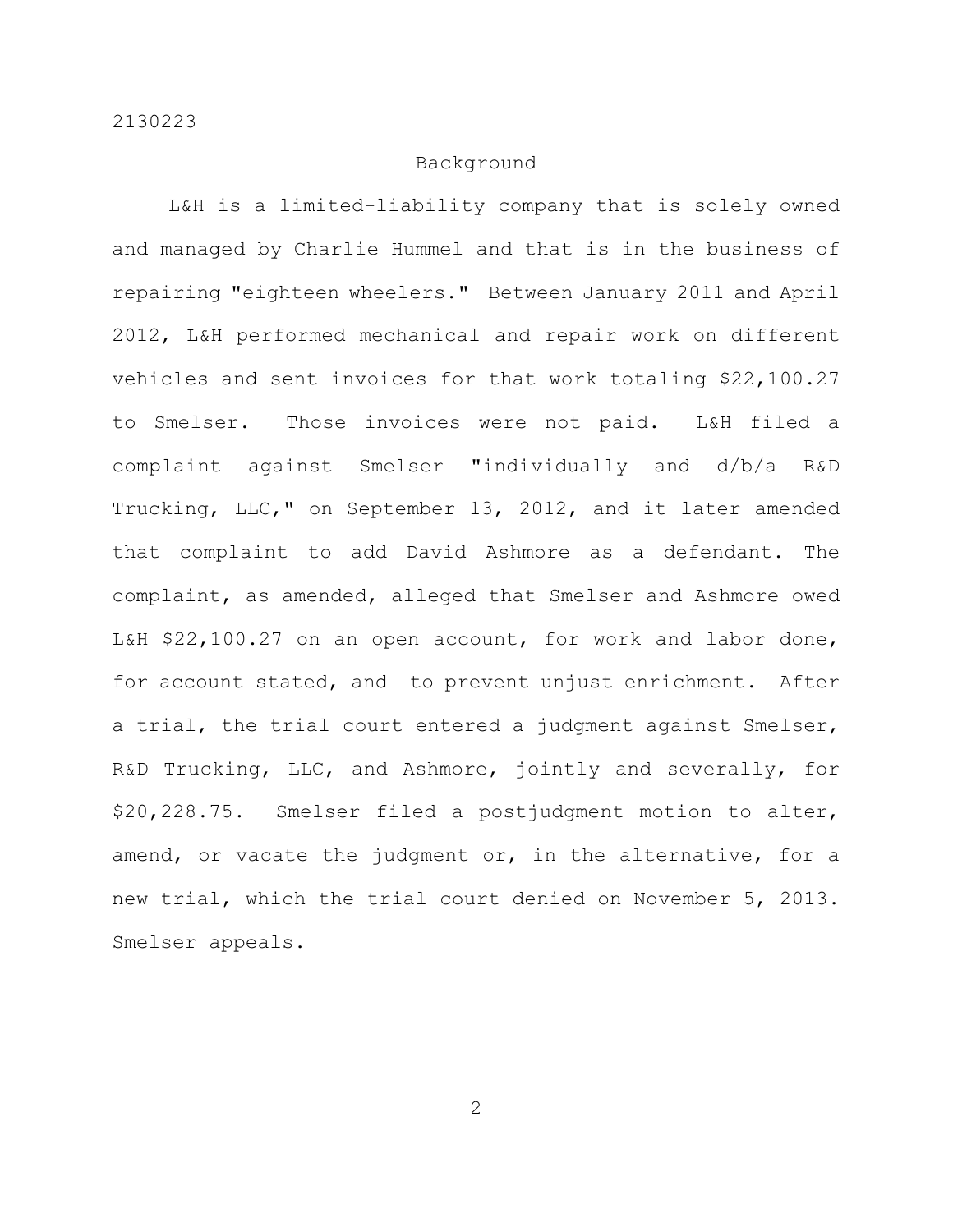#### Issues

On appeal, Smelser argues that the trial court incorrectly applied the law exempting a member of a limitedliability company from the debts of that company and that L&H did not present sufficient evidence to support a judgment against Smelser in his individual capacity.

## Analysis

Alabama Code 1975, § 10A-5-3.02, provides:

"(a) Except as otherwise provided in this chapter, a member of a limited liability company is not liable under a judgment, decree, or order of a court, or in any other manner, for a debt, obligation, or liability of the limited liability company, whether arising in contract, tort, or otherwise, or for the acts or omissions of any other member, manager, agent, or employee of the limited liability company.

"(b) A member may be liable to creditors of the limited liability company for a written agreement to make a contribution to the limited liability company.

"(c) A member of a limited liability company may become liable by reason of the member's own acts or conduct."

According to the language of the above-quoted statute, as a general rule, a member of a limited-liability company cannot be held liable for the debts of the limited-liability company under any legal or equitable theory; however, as an exception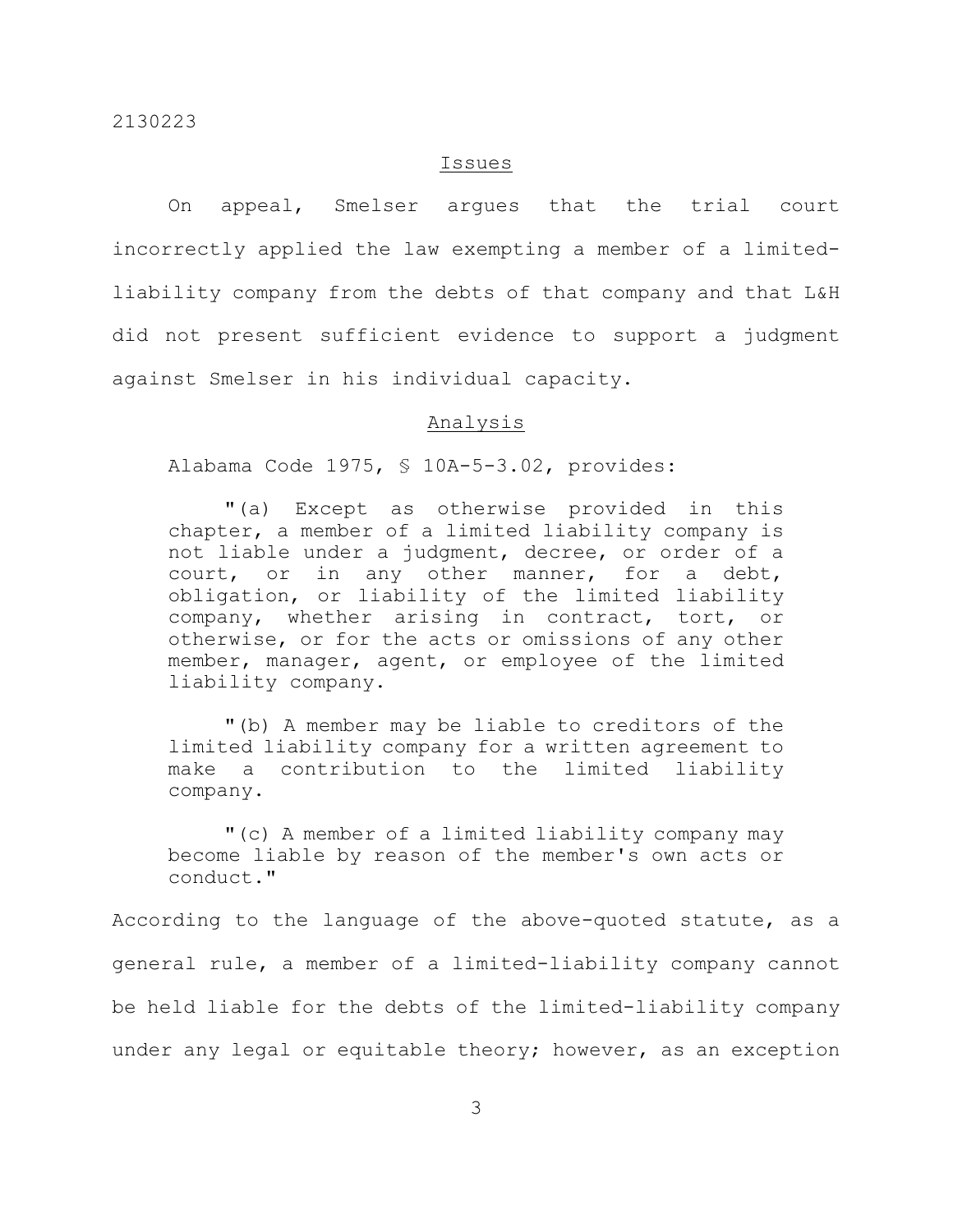to that rule, a member may be held liable individually based on the member's own acts or conduct.

In this case, the judgment is based on a debt resulting from multiple invoices issued by L&H to Smelser from January 2011 through April 2012. Those invoices related to mechanical and repair work performed on various vehicles owned by "David Ashmore d/b/a R&D Trucking[, LLC,]" or by "David Ashmore d/b/a D&R Trucking, LLC." Smelser was a founding and managing member of both R&D Trucking, LLC, and D&R Trucking, LLC ("the limited-liability companies"), which were organized under Alabama law in 2009.

Hummel testified that L&H had done business with Smelser through four different limited-liability companies over a seven- or eight-year period. Smelser testified that, after informing Hummel of the assorted business entities, Hummel informed Smelser that it would be more convenient for L&H to send the invoices to Smelser for payment. According to Smelser, when he received the invoices, it would be determined which limited-liability company owed the debt and a check would be issued from the account of that company. Mary Lyles, the office manager for L&H, testified that, although there was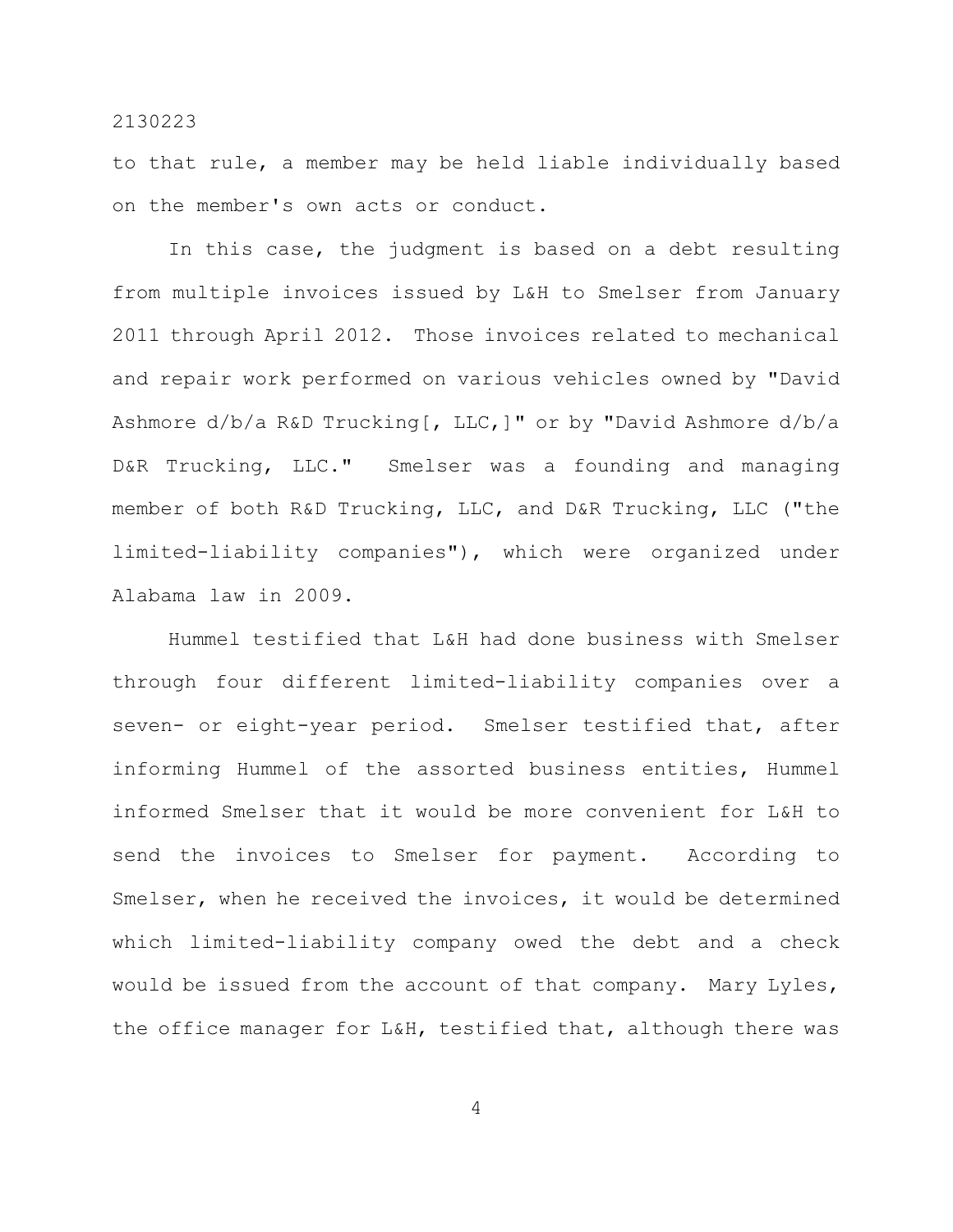no agreement as to the course of the dealings between the parties, Smelser would pay the L&H invoices on checks drawn on the accounts of the limited-liability companies, designating on the memo portion of the check the vehicle covered by that payment. Lyles agreed that Smelser had never paid an invoice with a personal check. According to Smelser, whose testimony on this matter was not disputed, no one at L&H had ever questioned receiving payment by a check drawn on the account of one of the limited-liability companies.

Smelser testified that he had not paid the invoices on the vehicles at issue because the limited-liability companies did not have the money. Smelser acknowledged that someone owed L&H for the repair work, but, Smelser said, he had never agreed to personally pay the invoices. In July 2012, Hummel wrote a letter to Ashmore demanding payment; Ashmore responded in a telephone call to Hummel that Smelser was responsible for the debt.

A member of a limited-liability company "is an agent of the limited liability company for the purpose of its business or affairs," and the member's "apparently carrying on in the usual way the business or affairs of the limited liability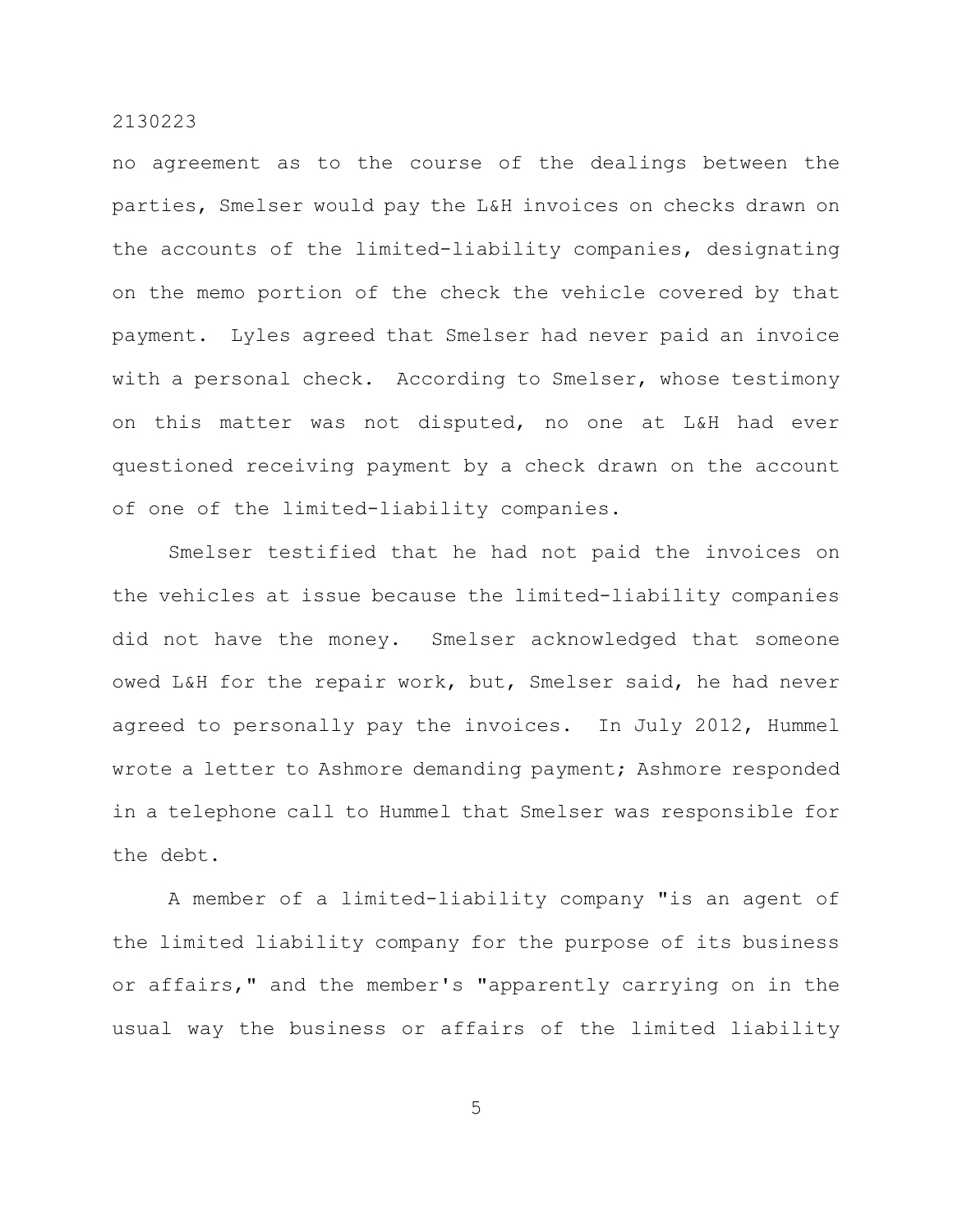company binds the limited liability company." Ala. Code 1975, § 10A-5-3.03(a). "An agent acting with actual or apparent authority who enters a contract on behalf of a principal binds the principal but not himself." Lee v. YES of Russellville, Inc., 784 So. 2d 1022, 1027 (Ala. 2000). Hummel's testimony indicating that Smelser had disclosed his relationship with the limited-liability companies and the course of the dealings between the parties establishes that L&H knew and had agreed that Smelser was acting on behalf of the limited-liability companies when he contracted for the repair work upon which the invoices were based. See, e.g., Empire Office Machs., Inc. v. Aspen Trails Assocs., LLC, 374 Mont. 421, 322 P.3d 424 (2014) (when existence of principal limited-liability company was disclosed to machine lessor through parties' four years of dealings in which lessor received payments from limitedliability company, member was not individually liable on lease although his signature line on documents did not specify his agency status). Smelser's agreement to accept the invoices does not alter our conclusion because he clearly received those invoices solely in his capacity as a member or manager of the limited-liability companies for the purpose of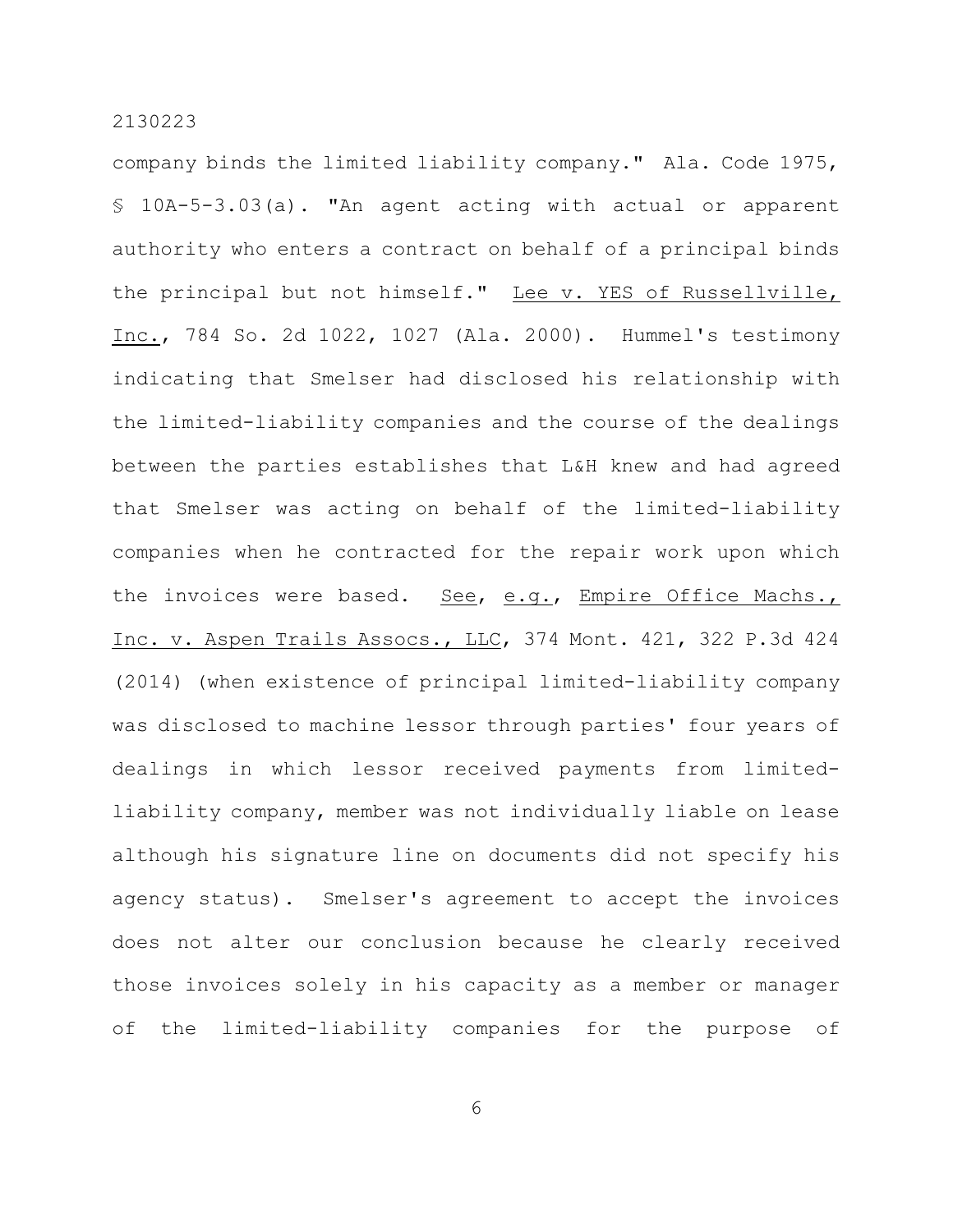facilitating payment of those invoices by the limitedliability companies. See Anderson v. Timberlake, 114 Ala. 377, 22 So. 431 (1897) (mere fact that defendant had directed that accounts be charged to himself held not to be decisive on issue whether defendant intended to be sole debtor when purpose of direction may have been only to separate and distinguish accounts the defendant was creating as agent in individual dealings he was having).

Smelser testified that, on one occasion in 2010, he had agreed to become personally obligated for a debt of one of the limited-liability companies. Furthermore, Smelser testified that he also had agreed to personally pay any debt owing for repair work done on vehicles he individually owned. However, Smelser testified that at no point had he agreed to pay any part of the debt attributable to the vehicles operated by the limited-liability companies. L&H does not dispute that Smelser never affirmatively undertook any personal responsibility for the debt of the limited-liability companies; instead, it points out that Smelser never informed L&H that he would not assume personal liability for the debt. However, the law presumes that an agent of a disclosed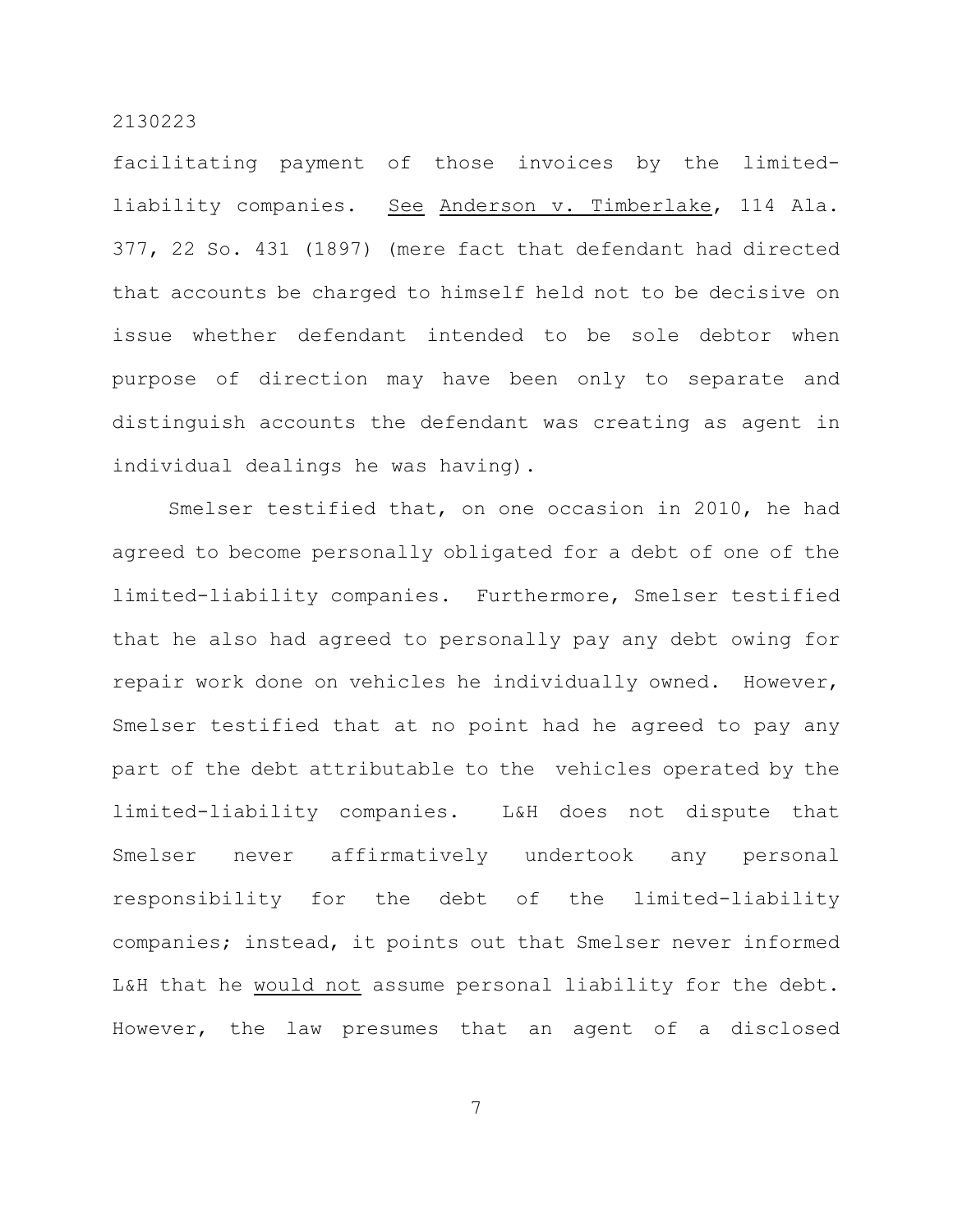principal does not incur personal responsibility absent affirmative evidence indicating otherwise. See generally McGinney v. Jackson, 575 So. 2d 1070 (Ala. 1991) (law presumes that agent who has disclosed principal does not assume personal obligation; presumption applies when evidence shows that agent did not personally guarantee performance of principal). Under the circumstances of this case, Smelser's "failure" to inform L&H that he would not be personally liable for the debt of the limited-liability companies does not imply any positive agreement that he individually owed and would pay the debt. The evidence is undisputed as to the fact that Smelser did not assume a personal obligation to pay the debt owed by the limited-liability companies. Hence, Smelser did not commit any "acts or conduct" to incur personal liability for the debt. See Ala. Code 1975,  $\frac{1}{2}$  10A-5-3.02(c).

In reviewing the evidence, we conclude that the material facts of this case are undisputed. Therefore, our sole task on appeal is to determine whether the trial court correctly applied the law to those undisputed facts, an issue we consider de novo. Rogers Found. Repair, Inc. v. Powell, 748 So. 2d 869, 871 (Ala. 1999). In finding Smelser personally